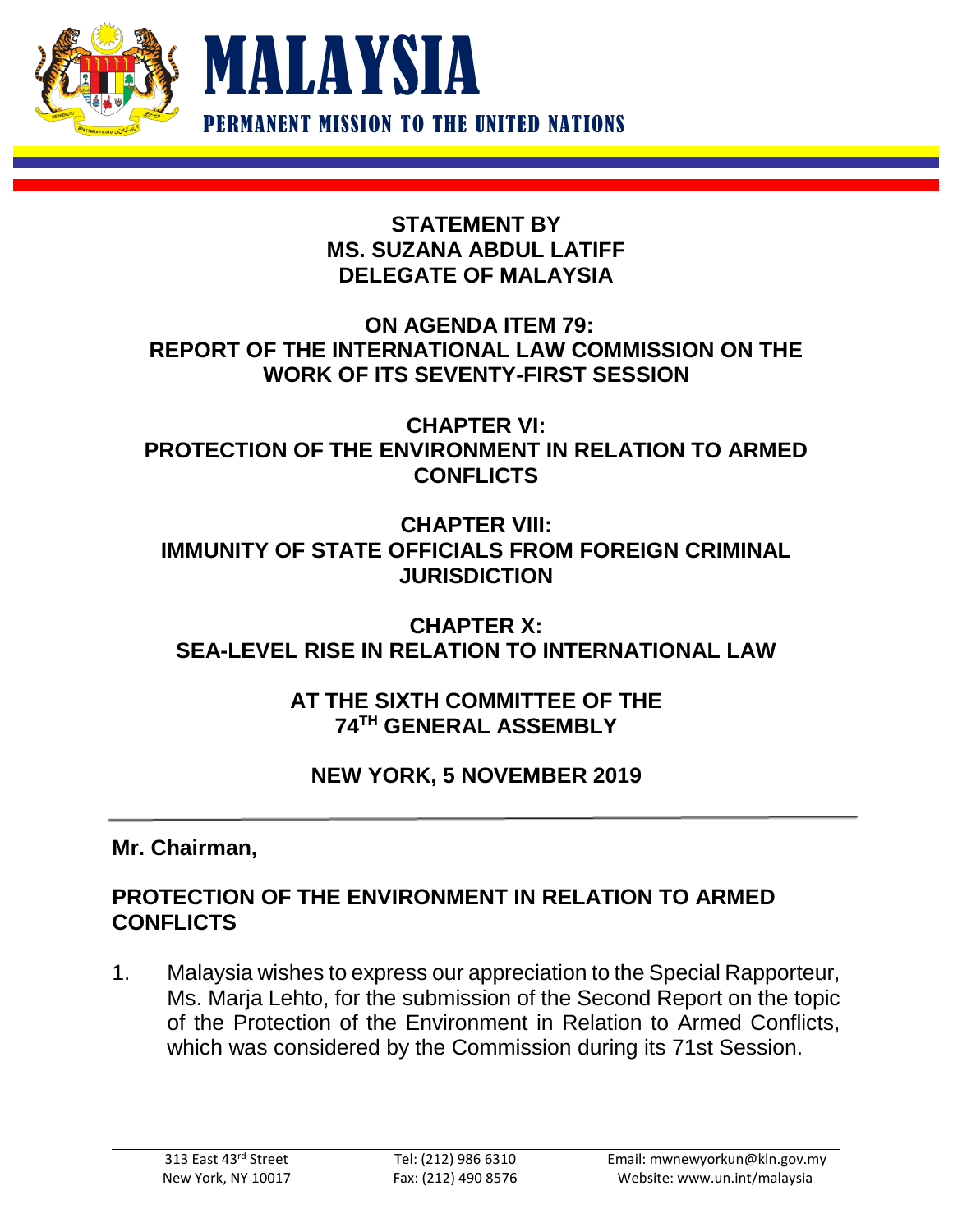- 2. Malaysia also commends the Commission on the conclusion of the first reading and adoption of the entire set of draft principles on this topic, together with the commentaries thereto.
- 3. Malaysia's statement on this topic will focus on the draft principles most recently introduced and adopted by the Commission.

#### DRAFT PRINCIPLE 8: HUMAN DISPLACEMENT

- 4. Although Malaysia is not party to any treaty relating to refugees or internally displaced persons, Malaysia continues to engage constructively with the UNHCR and interest groups in areas involving the persons of concern to them. These are vulnerable persons seeking refuge, security and opportunities in Malaysia. In this regard, the Government's humanitarian efforts continue to improve.
- 5. Malaysia wishes to emphasise that absence of a commitment to the relevant international instruments has not hindered Malaysia's dedication towards assisting vulnerable persons. This includes ensuring access to necessities and a decent livelihood for such groups finding refuge in Malaysian territory. The elements contained in this principle, namely on the prevention and mitigation of degradation to the environment holding displaced persons and the provision of relief and assistance to them are in line with Malaysia's practice.
- 6. However, Malaysia's concern is that the wordings "States…should take appropriate measures…, while providing relief and assistance for such persons and local communities" indeed dictate a positive obligation upon States like Malaysia that otherwise owe no direct legal obligation to displaced persons or refugees. Malaysia wishes to emphasise that any decision to take appropriate measures in this regard should be self-judging. Furthermore, the Commission ought to also recognise that efforts by States in facilitating and incentivising bodies such as the UNHCR to operate effectively within our borders so as to achieve the same objectives, is just as important as requiring the State to directly provide relief and assistance to vulnerable groups.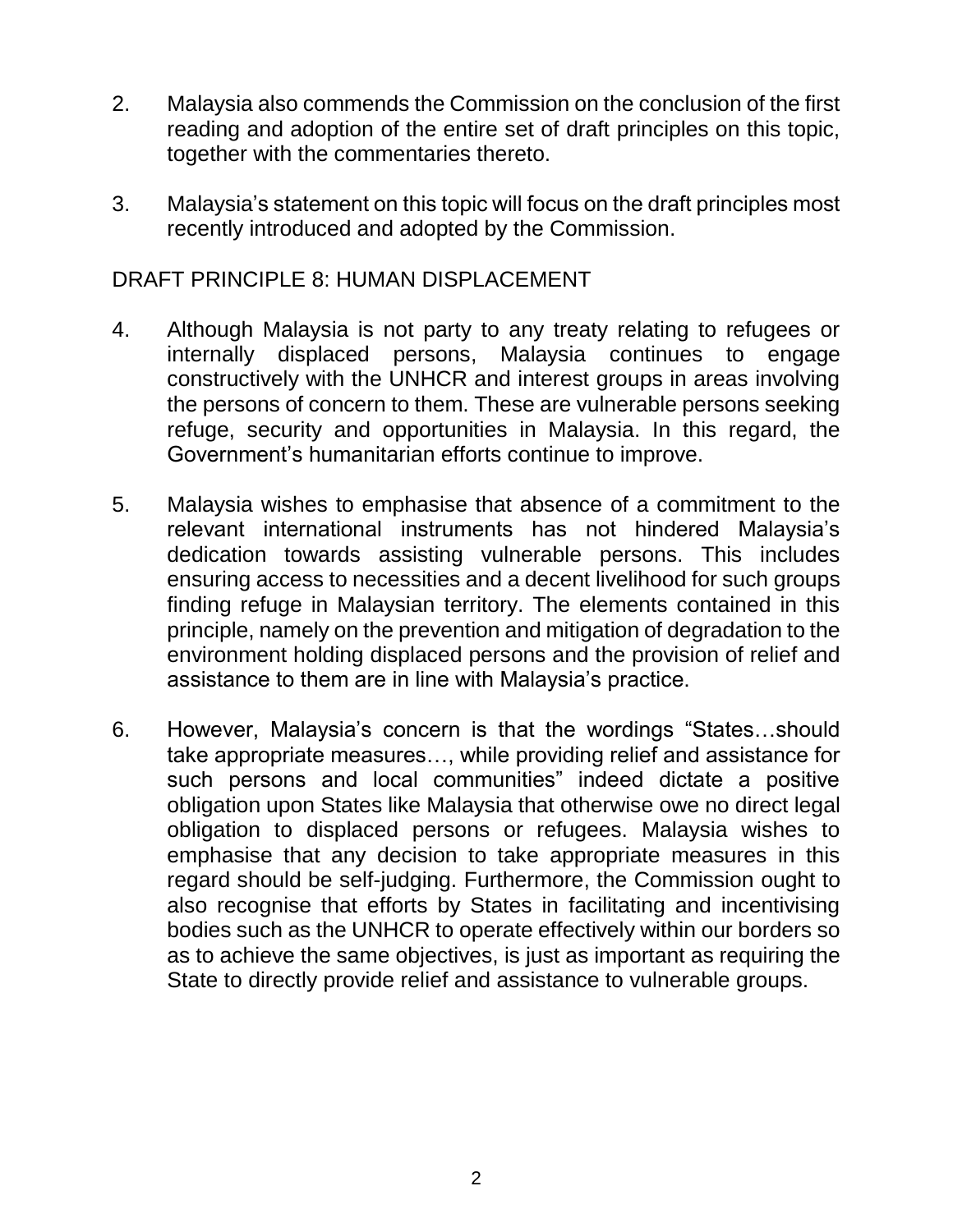# DRAFT PRINCIPLE 9: STATE RESPONSIBILITY

- 7. With regard to draft principle 9, Malaysia observes that it will often be very difficult, if not impossible to re-establish the environment to the condition it was before by way of restitution. Hence, the more preferable and logical form of reparation in case of environmental damage would be compensation. However, compensation in the form of payment of restoration would account for the fact that natural recovery may not always suffice to return an environment to the state in which it was before the damage occurred. This was observed by the ICJ in the case of Certain Activities Case (Costa Rica v. Nicaragua) albeit not within the context of armed conflict.
- 8. Further, Malaysia observes that reparation for environmental damage during armed conflict has been limited, as have the international community's efforts to hold state parties responsible for the general consequences of armed conflict. Thus, Malaysia recommends for the ILC to study on the effective mechanism of enforcement to ensure that states are held accountable for their wrongful act during armed conflict which causes damage to the environment.

# DRAFT PRINCIPLE 10: CORPORATE DUE DILIGENCE

- 9. While Malaysia recognizes the importance of having specific measures to ensure corporations and business entities exercise due diligence during armed conflicts, Malaysia views that it may not be suitable for States to do so by way of legislative measures especially considering the fact that due diligence exercise is a form of "self-regulation" intended to promote good corporate governance. In addition, legislative measures may not work during armed conflict especially in situations where there could be lack of enforceability of such measures considering that governmental machineries be it the executive or judiciary may not have the capability to enforce these measures.
- 10. In light of the above, Malaysia proposes for non-binding guidelines to be developed to assist corporations and business entities to understand their obligations and duties when operating in an area of armed conflict or in a post armed conflict situation. This would encourage voluntary due-diligence and development of a positive culture of self-regulation within entities operating in the areas of armed conflict with minimum or no enforcement framework.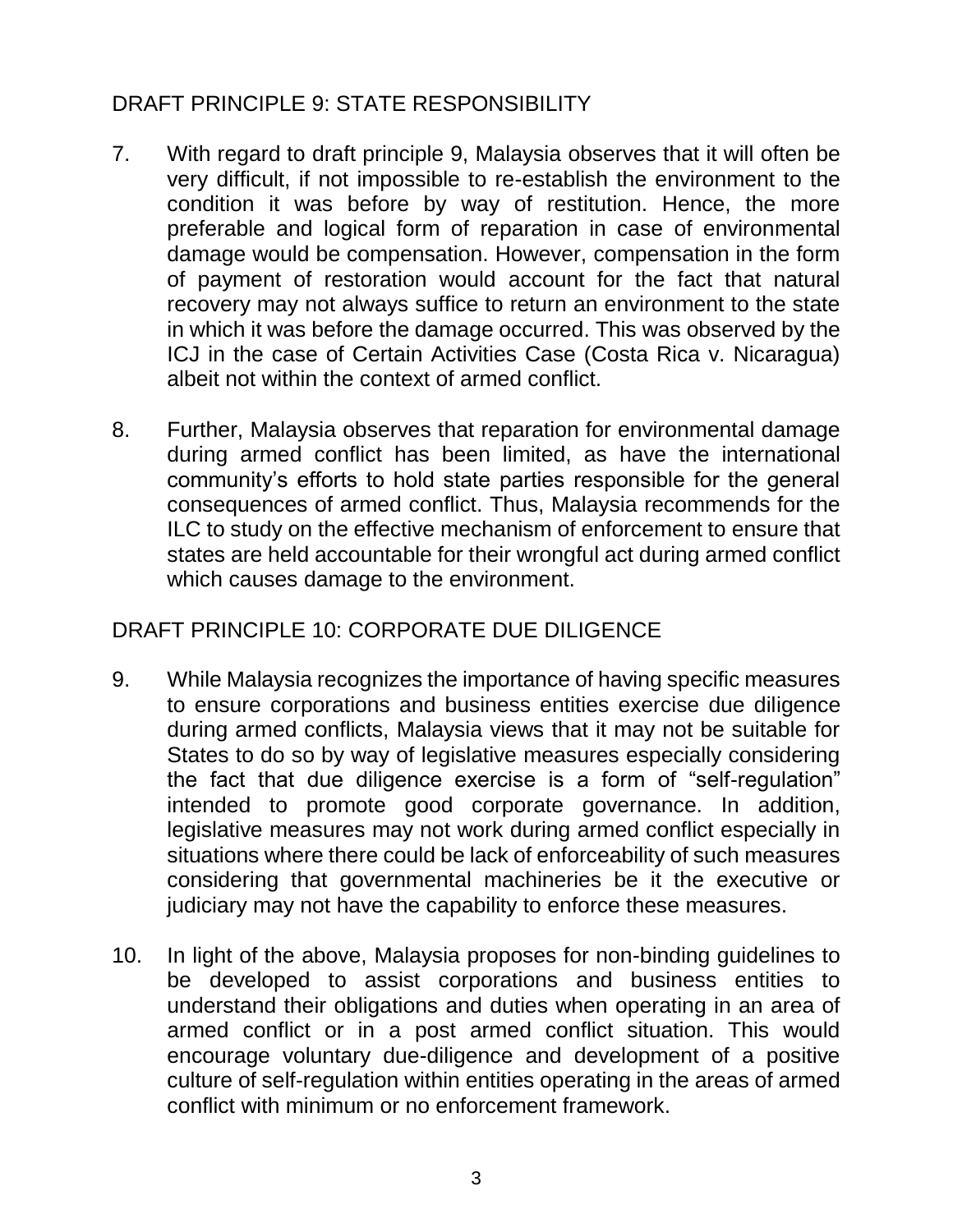# DRAFT PRINCIPLE 11: CORPORATE LIABILITY

- 11. Malaysia wishes to highlight that the issue of law enforcement during the time of armed conflict should be addressed adequately by the Commission particularly in situations where either the judicial system of a state is virtually non-existent or the government itself is an accomplice to the alleged violations. In this regard, Malaysia takes note of the example given by the Commission whereby a home state to a corporation may acquire jurisdiction in a situation where the territorial state is unable to exercise jurisdiction.
- 12. Nevertheless, it should be stressed that jurisdiction is a sensitive and complicated issue in which States need to tread carefully. In this regard, the Commission should give thorough consideration to the procedural aspects of enforcing extra-territorial jurisdiction in such situations.

## PRINCIPLE 18: PROHIBITION OF PILLAGE

- 13. Malaysia notes that the prohibition of pillage that is underlined in this draft principle focuses on the prohibition of pillages to natural resources. Malaysia believes that the act of plugging of natural resources will put an enormous strain on the environment as a result of predatory and exploitative practices which often lead to severe damage and the eventual depletion of resources. This, in turn, can undermine long-term livelihoods, trigger further violence, and lock communities in a vicious cycle of destruction.
- 14. The above circumstances have been taking place in many war torn States we see today, where the pressure of warfare, combined with the destruction of livelihoods, have resulted in mass displacement of populations, and to this day, have perpetuated tensions. Thus, Malaysia regards this principle as an important one to be incorporated in the body of rules on environmental protection in armed conflicts.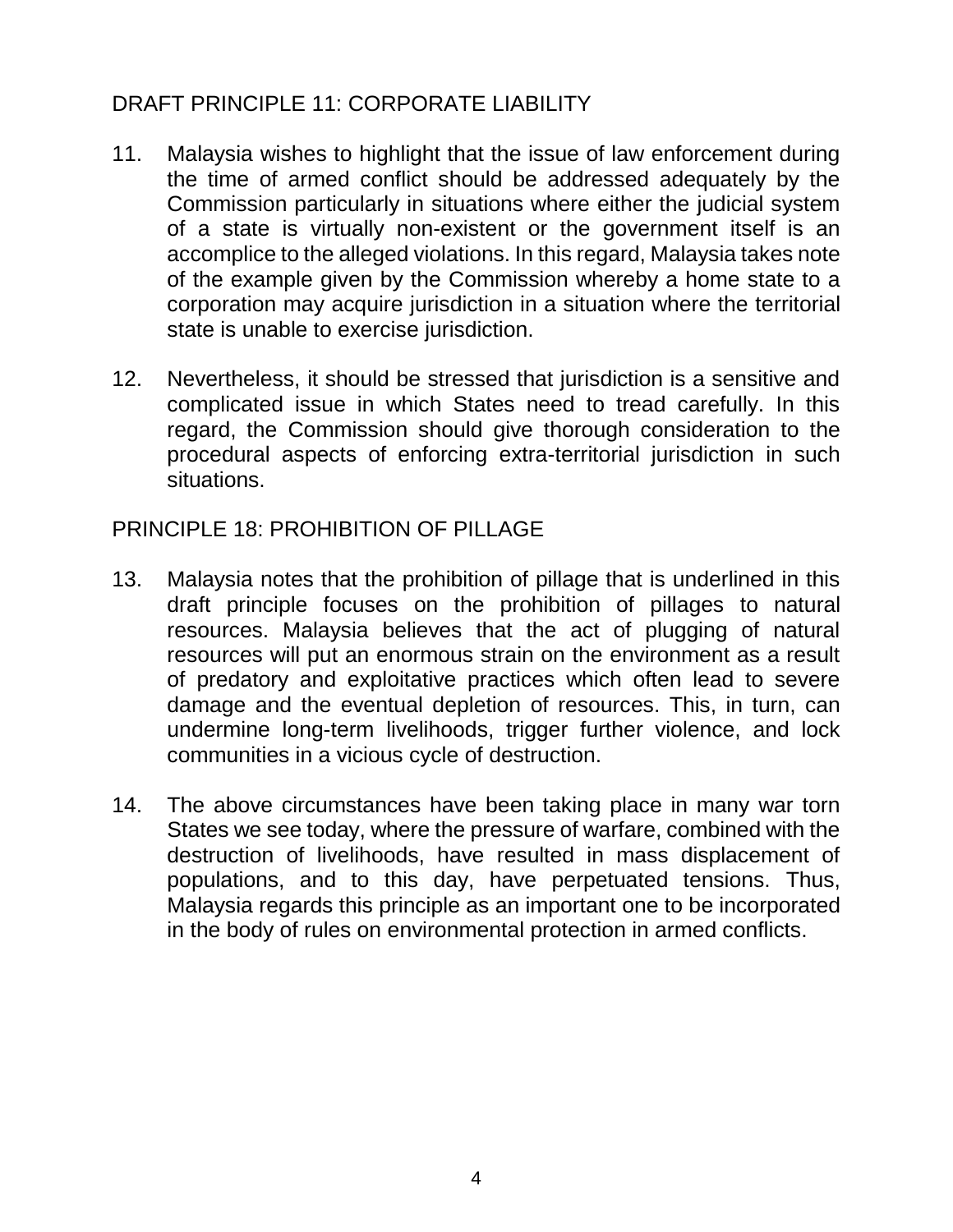# PRINCIPLE 19: ENVIRONMENTAL MODIFICATION TECHNIQUES

- 15. Malaysia observes that the 1976 Convention on the Prohibition of Military or Any Hostile Use of Environmental Modification Techniques (ENMOD) is not clear on whether the prohibition could be applicable in a non-international armed conflict. However, Malaysia notes that the underlying principles of ENMOD are based on Additional Protocol 1 which is applicable to both international and non-international armed conflicts. As such, Malaysia seeks clarification on the issue of applicability of this draft principle in the latter situation.
- 16. Malaysia also take notes that ENMOD has to date proven relatively successful and effective, as no other "Viet Nam scenarios" of largescale environmental modification tactics have been reported since 1976. However, with the advancement of technology and continued development of military capability by States, the future is unpredictable and States must remain guarded against their unimpeded actions when having access to such technology. Thus, Malaysia understands the importance of the draft principle and supports the inclusion of the draft principle

#### PRINCIPLE 26: RELIEF AND ASSISTANCE

17. Malaysia notes that draft principle 11 on Corporate liability makes explicit reference to compensation for "victims" which refers to "persons, whose health or livelihood has been harmed by the environmental damage" and that the "environmental damage may also affect other human rights such as the right to life and the right to food." The Commission may want to consider doing the same for draft principle 26 and in its commentary, namely to establish a more concrete link between environmental damage and the importance of mitigating its impact on public health and on those who depend on the environment for their livelihoods. In addition, Malaysia recognizes that the draft principle highlights the collective responsibility of all States to commit to relief and assistance. However, this must be taken in light of common and differentiated responsibility of each State in the implementation the commitment.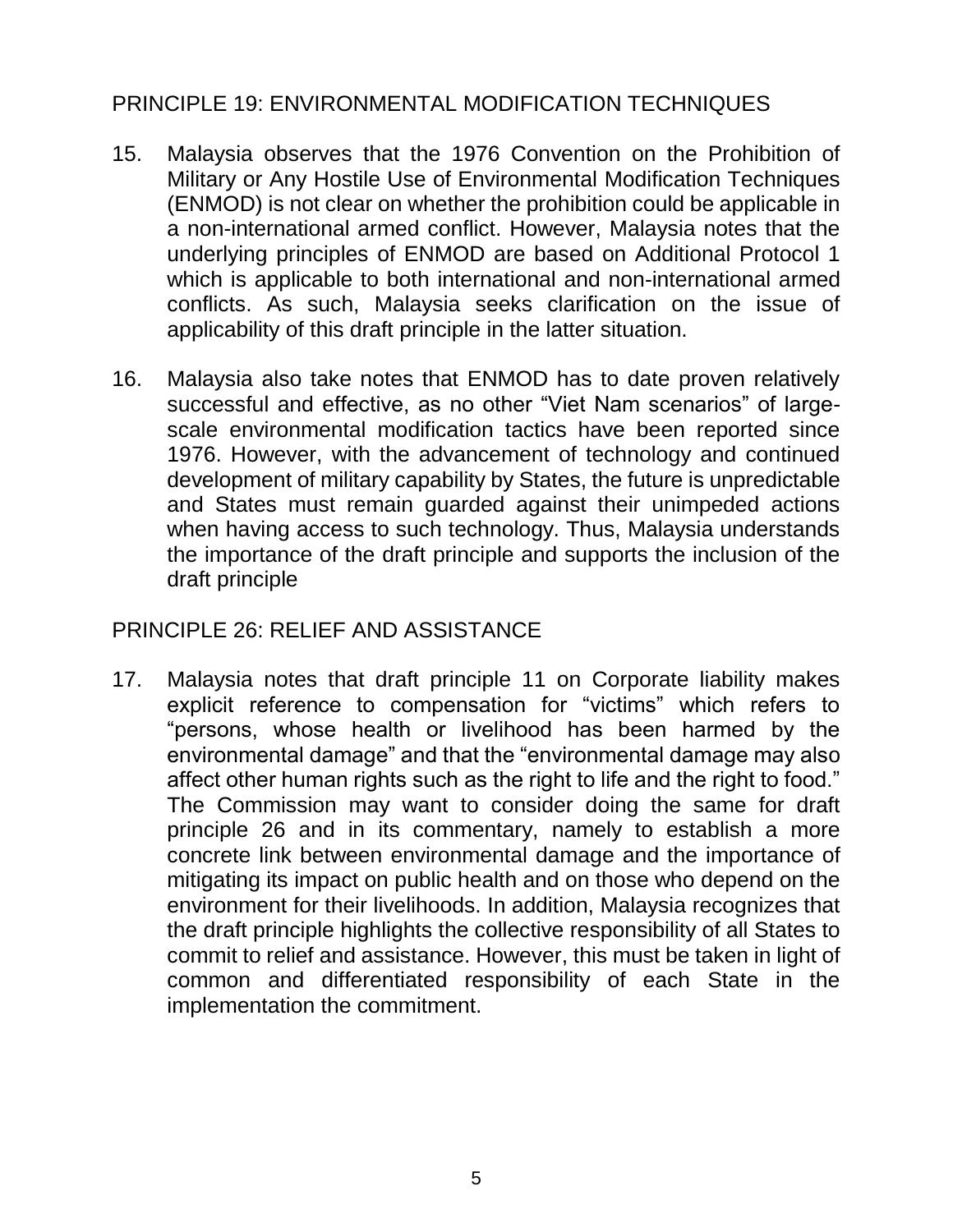# **IMMUNITY OF STATE OFFICIALS FROM FOREIGN CRIMINAL JURISDICTION**

### **Mr. Chairman,**

- 18. Malaysia would like to record its appreciation to the Special Rapporteur for her seventh report which, amongst others, addressed questions on the invocation of immunity and its waiver; further examined various procedural aspects of immunity and its waiver; as well as proposed nine draft articles. Malaysia believes that the work of the Special Rapporteur will go a long way in clarifying important questions of immunity of state officials from foreign criminal jurisdiction.
- 19. Malaysia remains committed to the rule of law and where demanded by the overriding demands of justice, is prepared to waive immunity of state officials to face foreign criminal prosecution. Malaysia will continue to abide by its international obligations under the Vienna Convention on Diplomatic Relations as well as the Vienna Convention on Consular Relations.

### **Mr. Chairman,**

- 20. Malaysia considers diplomatic immunity as one of the bedrocks of international law which is developed based on the principle that sovereign equals do not have jurisdiction over each other. In that regard, there should always be a presumption of immunity of state officials until a contrary determination is conclusively made and that any exercise of jurisdiction by a forum State should only be taken when there is clear and definitive proof of the alleged offence. In this regard, Malaysia reiterates its view that international practice has not demonstrated the existence of a custom or consistent trend establishing exceptions to immunity.
- 21. As regards to draft article 9, Malaysia notes the Special Rapporteur's view that it would not be necessary to include a requirement for the State official to be in the territory of the forum State. This view, however, raises complex issues of primacy and conflict of jurisdictions, which if not clarified in the present draft articles, may lead to greater ambiguity in the development of these principles.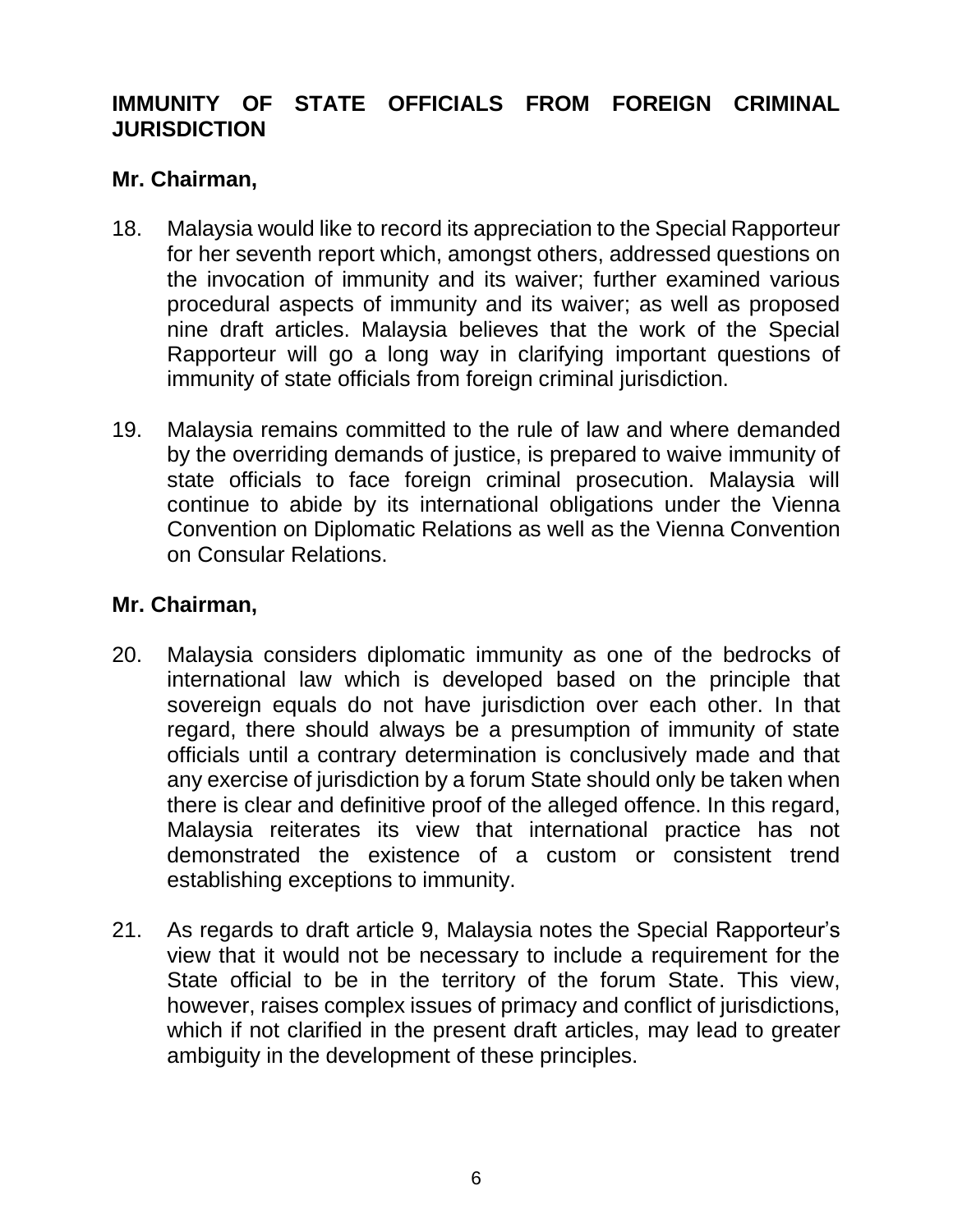- 22. In relation to procedural safeguards under draft articles 12 to 15, Malaysia agrees that the balance of discretion should at all times lie with the State of the official asserting immunity. In this regard and with specific reference to draft article 14, Malaysia agrees with the Special Rapporteur that the transfer of proceedings to the State of the official will go a long way in striking a balance between the principle of sovereign equality of States and ensuring that there is no impunity for crimes. While noting the explanation of the Special Rapporteur, Malaysia is of the view that draft article 14 as presently drafted, allows for a divergence in interpretation on whether it is the forum State or the State of the official who is to initiate the transfer of proceedings and thus it is necessary that this issue be clarified.
- 23. Lastly, Mr. Chairman, on the final form of the project, Malaysia agrees with the Special Rapporteur that it would be premature at this juncture to decide on the elaboration of a treaty.

# **SEA-LEVEL RISE IN RELATION TO INTERNATIONAL LAW**

#### **Mr. Chairman,**

- 24. Malaysia welcomes the inclusion of the study of Sea-Level Rise in relation to International Law which will be conducted by a Study Group to be co-chaired on a rotating basis by Mr. Bogdan Aurescu, Mr. Yacouba Cissé, Ms. Patrícia Galvão Teles, Ms. Nilüfer Oral and Mr. Juan José Ruda Santolaria.
- 25. Malaysia appreciates the introduction of the subject matter and views that giving it the due attention it deserves is timely, considering the fact that rising sea-levels are a real threat to communities around the world, regardless of whether they are situated at low-lying coastal areas or otherwise. Given the magnitude of problems that could arise with territories disappearing due to rising sea-levels, it is best that the issue be addressed before it manifests as an eventuality, by which time it would most likely be too late.